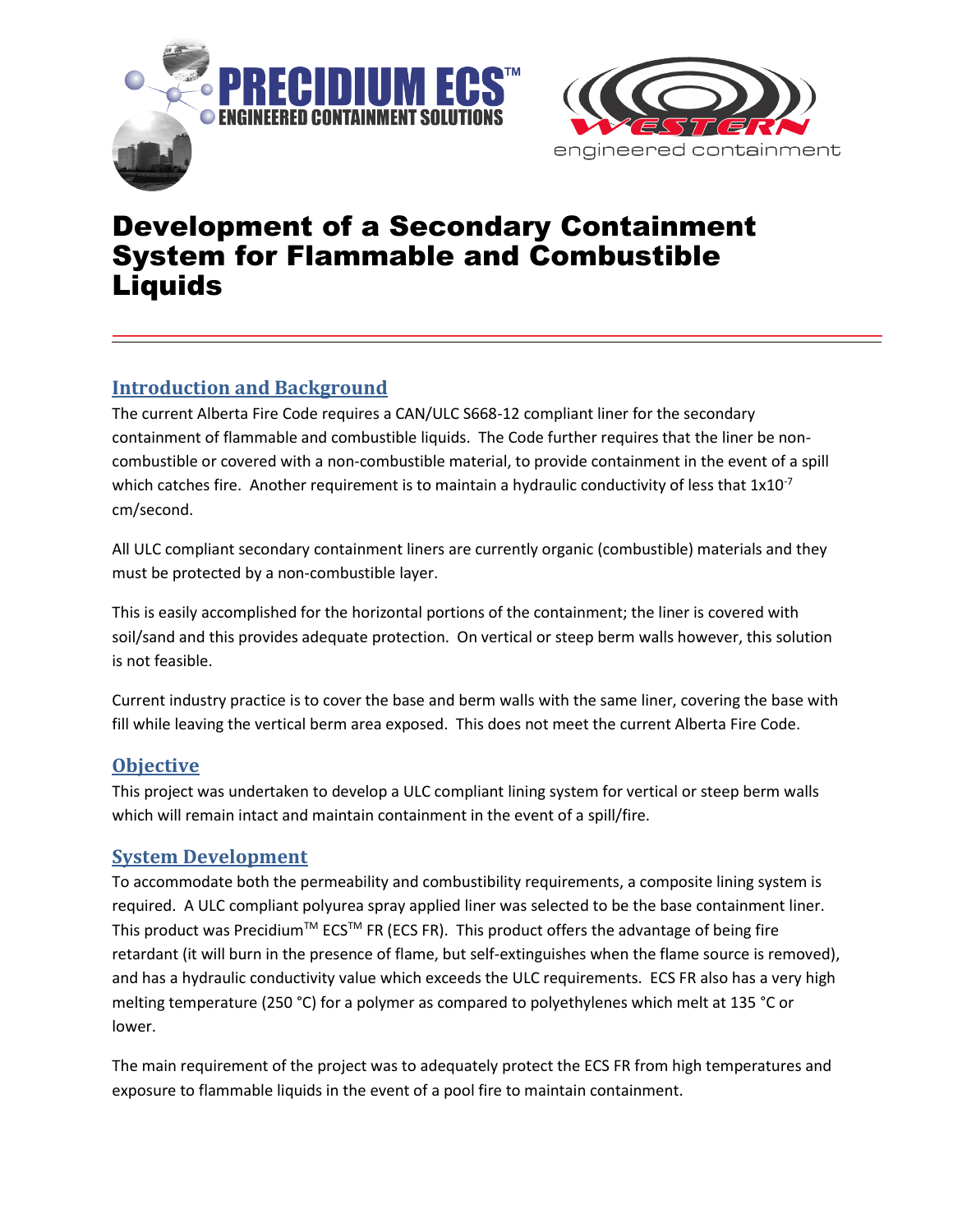#### **Testing Procedure**

Testing was designed to replicate a worst case scenario. This involved a pool fire in the secondary containment followed by a larger spill filling the containment to the top with hydrocarbon. This testing also replicated a pool fire which was rising in the containment as the spill continued.

Potential lining systems were constructed in a 3' x 3' metal frame (bottomless so any leaks could be detected) with 10" high vertical walls lined with ECS FR and numerous forms of insulation. The systems were constructed with a base layer consisting of 4" of sand. Each system was then filled with 25 litres of methanol and ignited. A 20-30 minute fire with temperatures exceeding 800°C was applied to each system, with the fires self-extinguishing as the methanol was consumed. Following the fires, the systems were hydraulically tested by filling to the top with water to check for any leaks. The systems were then disassembled and the ECS FR liner was inspected for any damage.

#### **Observations and Data**

As a base line, an exposed HDPE liner system, and an HDPE covered with cement board system was fire tested. In both cases the liner was completely consumed/melted and the system failed.

A system comprised of ECS FR covered with Precidium™ ECS™ HS (ECS Heat-Seal) (heat resistant elastomer) was then trialed. Heat resistant elastomer liners are sacrificial layers, such that they burn when exposed to flame, and the char swells to many times the thickness of the original liner providing insulation to the underlying layers. ECS FR covered with ECS Heat-Seal did not provide adequate insulation and the system failed.

Additional components to cover the ECS FR which were tested included fiberglass fabric coated with ECS Heat-Seal, cementitious and mineral fiber fire protection products for structural steel, and leaving an air gap between the ECS FR and a fiberglass cloth/ECS Heat-Seal layer. All of these systems failed with the exception of the cement based protection for steel which proved to be far too costly.

Thermal ceramic blankets were draped over the vertical portion of testing frames and proved to provide adequate insulation, but were very absorbent of hydrocarbon liquid and water. This posed a problem for in-service performance as exposure to a hydrocarbon fluid or natural weathering would make the blankets unworkable. Ceramic blankets encapsulated with foil were sourced to combat this problem.

An additional challenge was how to secure the blankets on the berm wall, as the blankets are quite heavy over typical berm wall heights. A batten bar was used to spread out the anchoring over the entire width of the blanket. Battening also solved a recurring problem of fire accessing the ECS FR liner at the top of the berm, and causing failures in the upper portion of the containment.